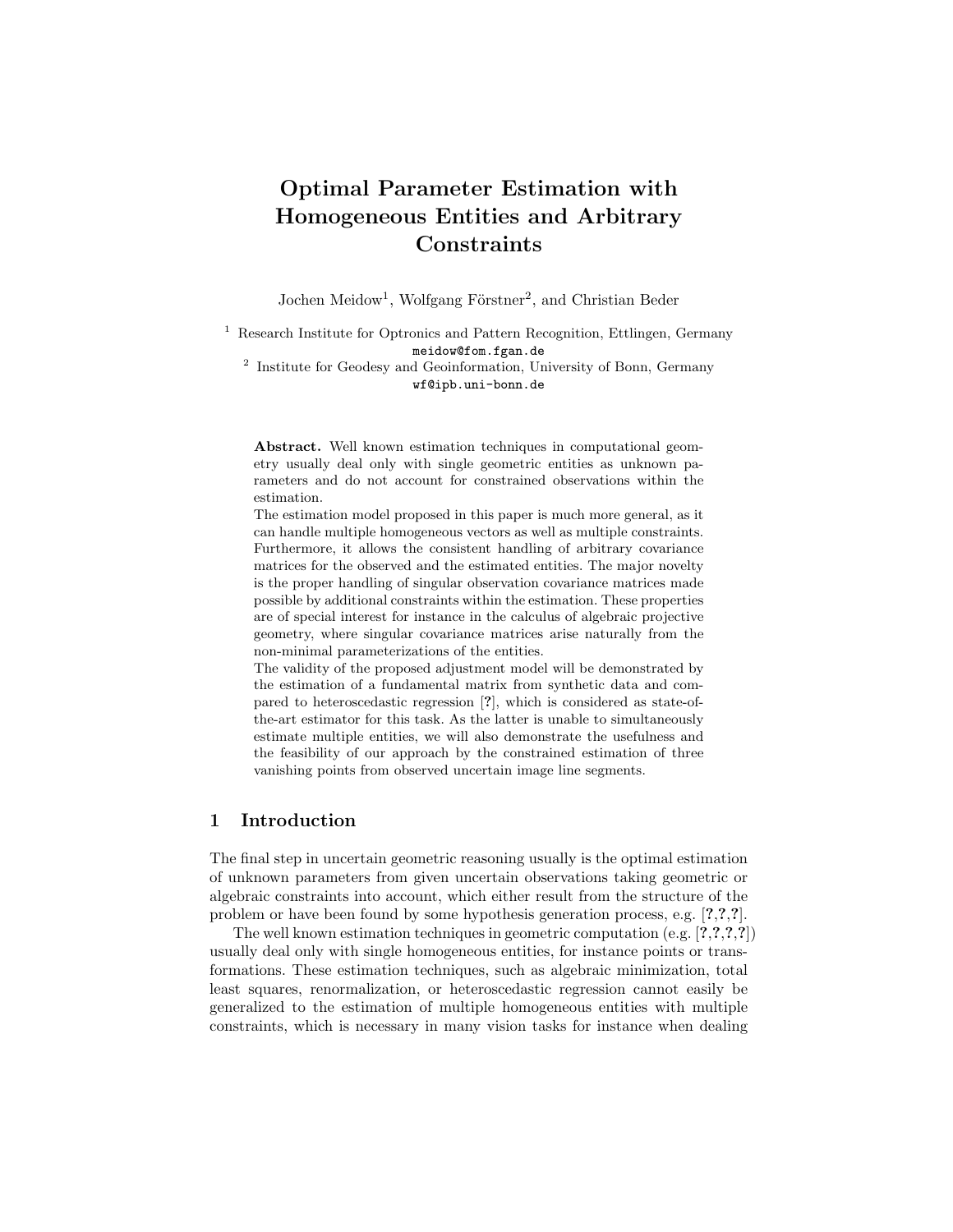with composed geometric entities such as straight line segments or the joint estimation of vanishing points.

In order to address this problem we provide a generic estimation model for the simultaneous estimation of more than one uncertain geometric entity. Based on possibly correlated observed geometric entities, the results are derived in consideration of constraints for the parameters and the observations. In particular the proposed procedure is able to handle uncertain homogeneous vectors together with possibly singular covariance matrices extending the hitherto known techniques w.r.t. the continuous use of homogeneous representations.

To demonstrate the applicability of the proposed estimation scheme we show how the presented general estimation framework can be specialized for two exemplary vision tasks. First, we demonstrate the applicability of our approach for the very well-known and well-understood task of estimating the fundamental matrix from uncertain homogeneous point correspondences. We show, that competitive results are achieved by comparing our approach to heteroscedastic regression [?], which is considered as state-of-the-art estimator for this task. Second, we show how three orthogonal vanishing points can be estimated simultaneously from uncertain straight line segments in homogeneous representation for a real scene using the proposed framework. In contrast to other estimation techniques (e.g. [?,?,?,?]), our approach is directly applicable for this task and no re-parameterization is required due to the rigorous handling of the singular uncertainty structure of the homogeneous entities. Therefore, the presented framework can directly benefit from the compact representation of many vision problems using algebraic projective geometry, so that the task of formulating estimation schemes is greatly simplified.

## 2 General Adjustment Model with Constraints

We will start by presenting the general problem-specific modeling tasks before we will give examples for two specific vision tasks in Sect. 3. The approach is based on the adjustment model proposed in [?]. The model consists of a functional part for the unknown parameters and the observations, a stochastic part for the observations, an objective function, and an iterative estimation procedure for non-linear problems.

### 2.1 Mathematical Model

Functional model. The functional model describes the mutual relations between the considered entities comprising of the observations and the parameters to be estimated. We distinguish three types of constraints between the true observations *l* and the U unknown true parameters  $\tilde{p}$ :

1. the G conditions  $g(\tilde{l}, \tilde{p}) = 0$  between the observations and parameters reflecting their actual intended mutual relation (i.e. the model assumptions),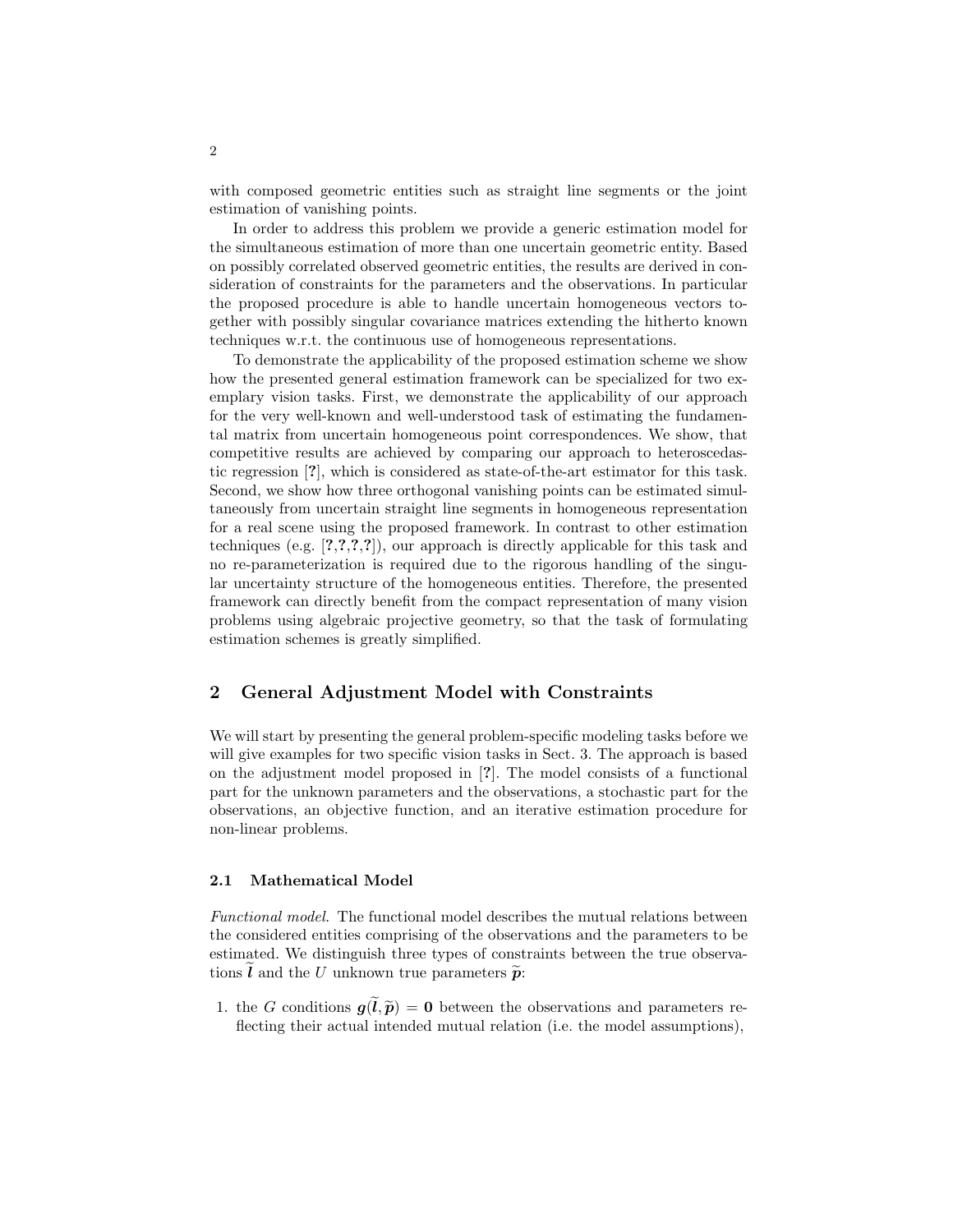- 2. the H restrictions  $h(\tilde{p}) = 0$  on the parameters alone reflecting intrinsic constraints (e.g.  $||\tilde{p}|| = 1$  for homogeneous entities) and enabling singular parameter covariance matrices, and finally
- 3. the C constraints  $c(l) = 0$  on the observations alone reflecting intrinsic constraints (e.g.  $||\mathbf{l}|| = 1$  for homogeneous entities) and enabling singular observation covariance matrices.

The error-free observations  $\vec{l}$  are related to the real observations  $\vec{l}$  by additive unknown corrections  $\hat{l} = l + \tilde{v}$ . Since the true values remain unknown they will be replaced by their estimates  $\hat{p}, \hat{l}$  and  $\hat{v}$  in the following.

Stochastic model. The stochastic model describes the uncertainty of the observations. An initial covariance matrix  $\mathcal{L}_{ll}^{(0)}$  of the observations is assumed to be known which subsumes the stochastic properties of the observations, thus  $l$  is assumed to be normally distributed  $\mathbf{l} \sim N(\mathbf{l}, \Sigma_{ll})$ . With the possibly unknown variance factor  $\sigma_0^2$ , the matrix  $\Sigma_{ll}^{(0)}$  is related to the true covariance matrix  $\widetilde{\Sigma}_{ll}$ by  $\Sigma_{ll} = \sigma_0^2 \Sigma_{ll}^{(0)}$  (cf. [?]). Note, that we explicitly allow  $\Sigma_{ll}$  to be singular as long as its null space is properly handled by the constraint  $c(l) = 0$ . This is one of the major contributions of this work.

Having defined the problem specific model (see Sect. 3 for examples, how this framework can be specialized to specific vision problems), we will now derive a corresponding estimation scheme for estimating the parameters and the adjusted observations in the next section. We will also show how the unknown variance factor  $\sigma_0^2$  can be estimated from the estimated corrections  $\hat{v}$ , i.e. the negative regiduals residuals.

## 2.2 Objective Function and Estimation

Finding optimal estimates  $\hat{p}$  and  $\hat{l}$  for p and l resp. can be done by minimizing the weighted squared residuals subject to the given constraints, i.e.

$$
L(\widehat{\boldsymbol{v}}, \widehat{\boldsymbol{p}}, \boldsymbol{\lambda}, \boldsymbol{\mu}, \boldsymbol{\nu}) = \frac{1}{2} \widehat{\boldsymbol{v}}^{\mathsf{T}} \boldsymbol{\Sigma}_{ll}^{+} \widehat{\boldsymbol{v}} + \boldsymbol{\lambda}^{\mathsf{T}} \boldsymbol{g} (\boldsymbol{l} + \widehat{\boldsymbol{v}}, \widehat{\boldsymbol{p}}) + \boldsymbol{\mu}^{\mathsf{T}} \boldsymbol{h}(\widehat{\boldsymbol{p}}) + \boldsymbol{\nu}^{\mathsf{T}} \boldsymbol{c} (\boldsymbol{l} + \widehat{\boldsymbol{v}})
$$
(1)

with the Lagrangian vectors  $\lambda$ ,  $\mu$  and  $\nu$ . In contrast to [?] we explicitly include the constraint  $c(l+\hat{v})$  in order to properly deal with singular covariance matrices consistent with the pseudo-inverse  $\Sigma_{ll}^{+}$  (see [?] for details).

For solving this non-linear problem in an iterative manner we need approximate values  $\hat{p}^{(0)}$  and  $\hat{l}^{(0)}$  for the estimates of the unknown parameters  $\hat{\mathbf{p}} = \hat{\mathbf{p}}^{(0)} + \widehat{\Delta} \mathbf{p}$  and  $\hat{\mathbf{l}} = \hat{\mathbf{l}}^{(0)} + \widehat{\Delta} \mathbf{l} = \mathbf{l} + \hat{\mathbf{v}}$ . The corrections  $\widehat{\Delta} \mathbf{p}$  for the unknowns and the estimated observations  $\boldsymbol{l}$  are obtained iteratively by applying the following steps (see [?] for a detailed derivation of the estimation formulas):

1. The Jacobians are computed at the current approximate values

$$
\mathbf{A} = \frac{\partial \mathbf{g}(l, \mathbf{p})}{\partial \mathbf{p}}, \quad \mathbf{B}^{\mathsf{T}} = \frac{\partial \mathbf{g}(l, \mathbf{p})}{\partial l}, \quad \mathbf{C}^{\mathsf{T}} = \frac{\partial \mathbf{c}(l)}{\partial l}, \quad \mathbf{H}^{\mathsf{T}} = \frac{\partial \mathbf{h}(\mathbf{p})}{\partial \mathbf{p}} \tag{2}
$$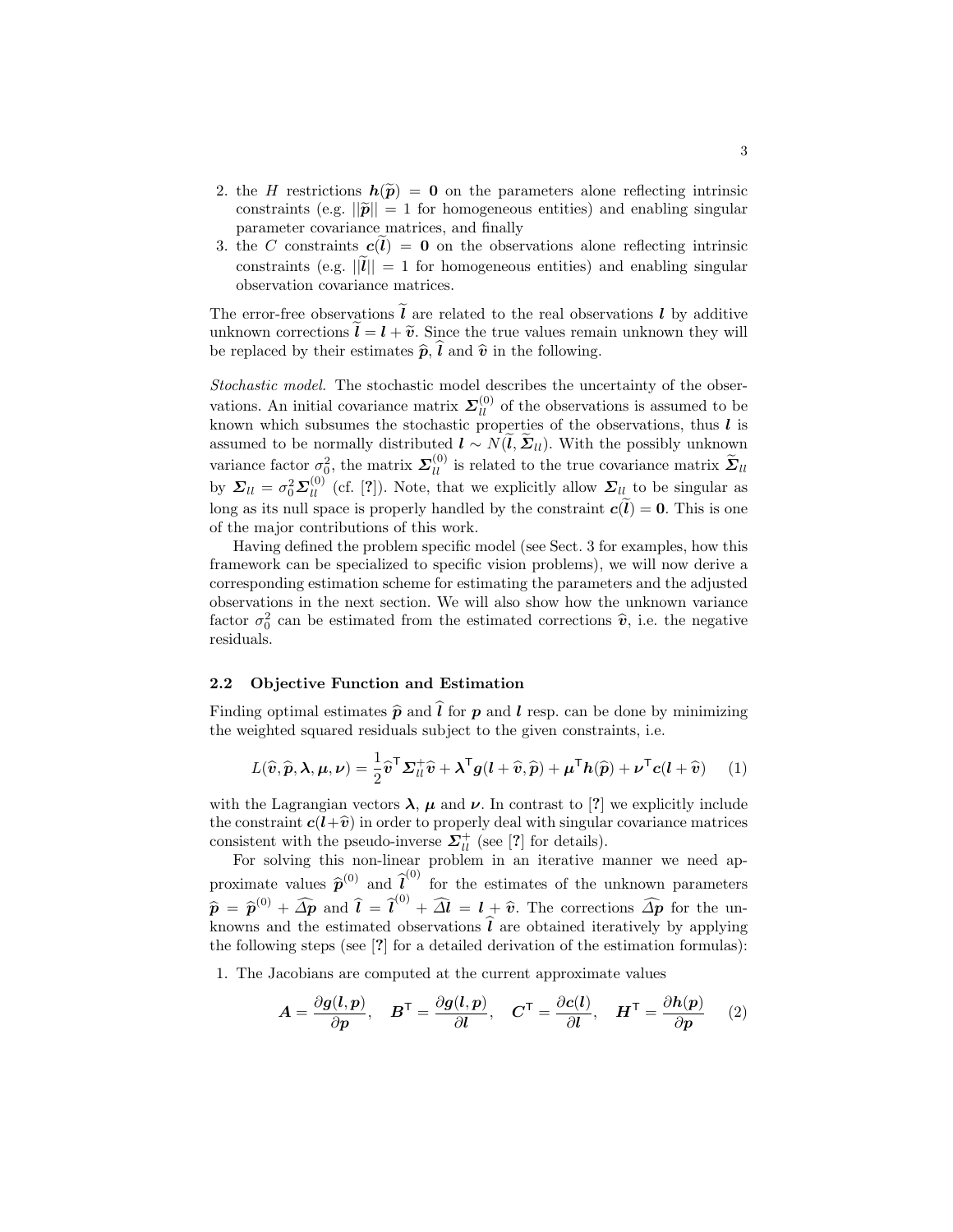2. In each iteration  $\tau$  compute the approximate values for the residuals of the constraints

$$
g_{\tau} = g(l^{(\tau)}, p^{(\tau)}), \qquad h_{\tau} = h(p^{(\tau)}), \qquad c_{\tau} = c(l^{(\tau)})
$$
 (3)

3. Compute the auxiliary variable

$$
\mathbf{a} = \mathbf{B}^{\mathsf{T}} \mathbf{C} (\mathbf{C}^{\mathsf{T}} \mathbf{C})^{-1} (\mathbf{C}^{\mathsf{T}} (\boldsymbol{l} - \boldsymbol{l}^{(\tau)}) + \mathbf{c}_{\tau}) - \mathbf{B}^{\mathsf{T}} (\boldsymbol{l} - \boldsymbol{l}^{(\tau)}) - \mathbf{g}_{\tau}
$$
(4)

- 4. Compute the covariance matrix  $\mathbf{\Sigma}_{gg} = \boldsymbol{B}^{\mathsf{T}} \mathbf{\Sigma}_{ll} \boldsymbol{B}$  of the contradictions  $\boldsymbol{g}_{\tau}$
- 5. The unknown corrections to the parameters are now computed by solving the normal equation system

$$
\begin{bmatrix} A^{\mathsf{T}} \Sigma_{gg}^{-1} A & H \\ H^{\mathsf{T}} & 0 \end{bmatrix} \begin{bmatrix} \widehat{\Delta p} \\ \mu \end{bmatrix} = \begin{bmatrix} A^{\mathsf{T}} \Sigma_{gg}^{-1} a \\ -h_{\tau} \end{bmatrix}.
$$
 (5)

6. The Lagrangians and the residuals are finally computed as

$$
\lambda = \Sigma_{gg}^{-1} (A \widehat{\Delta p} - a) \tag{6}
$$

$$
\widehat{\boldsymbol{v}}^{(\tau)} = -\boldsymbol{\Sigma}_{ll}\boldsymbol{B}\boldsymbol{\lambda} - \boldsymbol{C}(\boldsymbol{C}^{\mathsf{T}}\boldsymbol{C})^{-1}(\boldsymbol{C}^{\mathsf{T}}(l - \boldsymbol{l}^{(\tau)}) + \boldsymbol{c}_{\tau})
$$
\n(7)

The approximate values have to be iteratively improved for non-linear problems. In doing so, the covariance matrix  $\mathbf{\Sigma}_{ll}^{(\tau)}$  of the observations have to be adjusted within each iteration step to be consistent with the constraint  $c(l^{(\tau)} + \hat{v})$ , e.g. by spherical normalization, because of the change of the observations  $l^{(\tau)}$ within the iteration process. Note, that the estimation procedure is not problem specific except for the computation of the Jacobians in the first step and can be applied in a black-box manner.

#### 2.3 Precision of the Estimates

One of the advantages of uncertainty modeling is the possibility of propagating errors. We will now show, how the precision of the estimated parameters can be derived. With estimated corrections  $\hat{v}$  from (7) we obtain the fitted observations  $\hat{l} = l + \hat{v}$ . The estimation for the variance factor  $\sigma_0^2$  is given by the maximum<br>likelihood activation  $\hat{z}^2 = \hat{z}^\top \nabla^+ \hat{z}/R$  with the valued<br>are  $R = \hat{C} + H - H$ . likelihood estimation  $\hat{\sigma}_0^2 = \hat{\mathbf{v}}^T \Sigma_n^+ \hat{\mathbf{v}}/R$  with the redundancy  $R = G + H - U$ ,  $\sigma_f^2$  The pseudo inverse can eventually efficiently computed by exploiting the cf. [?]. The pseudo inverse can eventually efficiently computed by exploiting the block diagonal matrix structures and the relation  $C<sup>T</sup>C = I$  (cf. the examples in Sect. 3).

We finally obtain the estimated covariance matrix  $\hat{\Sigma}_{\hat{p}\hat{p}} = \hat{\sigma}_0^2 \Sigma_{\hat{p}\hat{p}}$  of the esti-<br>ted parameters, where  $\Sigma$  results from the inverted reduced normal equation mated parameters, where  $\Sigma_{\widehat{\alpha}}$  results from the inverted reduced normal equation  $\frac{1}{p}$  matrix by variance propagation:

$$
\begin{bmatrix} \Sigma_{\widehat{pp}} \\ \vdots \end{bmatrix} = \begin{bmatrix} A^{\mathsf{T}} \Sigma_{gg}^{-1} A & H \\ H^{\mathsf{T}} & O \end{bmatrix}^{-1}
$$
 (8)

Observe, the model has the same structure as the classical Gauss-Markovmodel with constraints [?], which allows to easily modify for a robust ML-type estimation to cope with outliers [?] by iteratively reweighting the individual conditions  $g_i$ .

4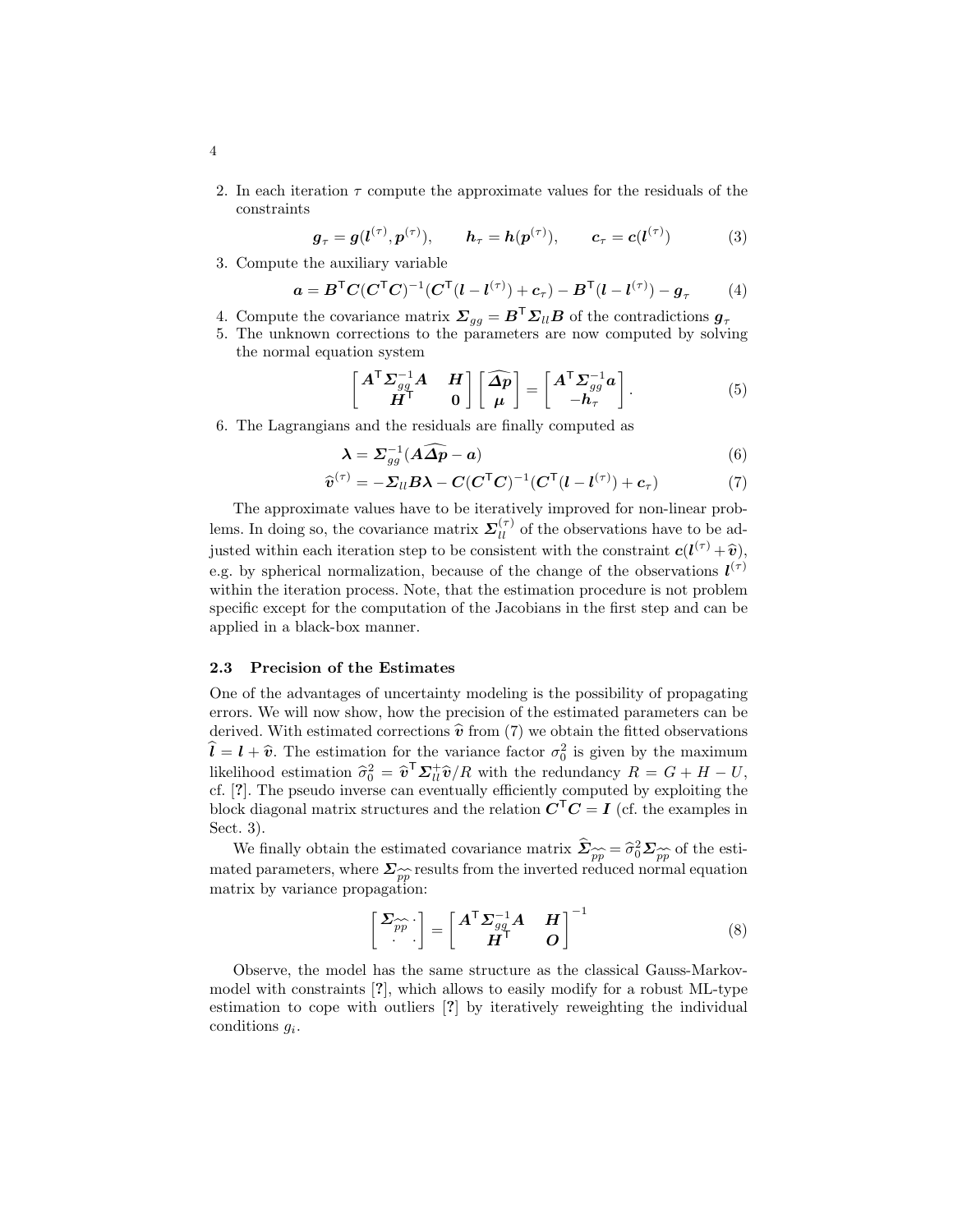#### 3 Examples

Having derived a very generic modeling and estimation framework in the previous section we will now show, how the presented framework can be specialized for two exemplary vision problems.

#### 3.1 Estimation of the Fundamental Matrix

As a first exemplary problem we consider the very well-known and well-understood problem of fundamental matrix estimation from uncertain image point correspondences. Since the  $3 \times 3$  fundamental matrix **F** is homogeneous and singular, two constraints have to be introduced for the 9 elements  $\mathbf{f} = \text{vec}(\mathbf{F})$ .

With at least 7 corresponding point pairs captured by straight-line preserving cameras the fundamental matrix can be estimated from the coplanarity constraints

$$
\mathbf{x}'_i^{\mathsf{T}} \mathbf{F} \mathbf{x}''_i = (\mathbf{x}''_i^{\mathsf{T}} \otimes \mathbf{x}'_i^{\mathsf{T}}) \mathbf{f} = 0 \tag{9}
$$

which are bilinear in the corresponding homogeneous image coordinates  $\mathbf{x}_i'$  and  $\mathbf{x}''_i$ , and linear in the elements of the fundamental matrix. Suitable constraints for the observations and for the parameters are

$$
\mathbf{x}_i^{\mathsf{T}} \mathbf{x}_i - 1 = 0, \quad \mathbf{f}^{\mathsf{T}} \mathbf{f} - 1 = 0, \quad \text{and} \quad \det(\mathbf{F}) = 0, \tag{10}
$$

fixing the scale factors and enforcing the rank two constraint.

With the covariance matrix  $\mathbf{\Sigma}_{xx}$  of the Euclidean coordinates  $\mathbf{x} = [x, y]^\mathsf{T}$  of an image point the initial representation is  $\mathbf{x} = [\boldsymbol{x}^{\mathsf{T}}, 1]^{\mathsf{T}}$  and  $\boldsymbol{\Sigma}_{xx} = \text{Diag}(\boldsymbol{\Sigma}_{xx}, 0)$ assuming the factor of proportionality to be non stochastic. Spherical normalization leads to the observations  $\mathbf{x} := \mathbf{x}/|\mathbf{x}|$  with  $\mathbf{\Sigma}_{\mathbf{x}\mathbf{x}} := \mathbf{J}\mathbf{\Sigma}_{\mathbf{x}\mathbf{x}}\mathbf{J}^{\mathsf{T}}$  using the Jacobian

$$
\mathbf{J} = \frac{1}{|\mathbf{x}|} \left( \mathbf{I}_3 - \frac{\mathbf{x} \mathbf{x}^\mathsf{T}}{\mathbf{x}^\mathsf{T} \mathbf{x}} \right) \tag{11}
$$

for each point. For *n* image points the vector of observations is  $\mathbf{l} = [\mathbf{x}_1^T, \mathbf{x}_2^T, \dots,$  $\mathbf{x}_n^{\text{T}}]^{\text{T}}$  and the corresponding covariance matrix  $\mathbf{\Sigma}_{ll} = \text{Diag}(\mathbf{\Sigma}_{\mathbf{x}_1\mathbf{x}_1}, \mathbf{\Sigma}_{\mathbf{x}_2\mathbf{x}_2}, \dots,$  $\Sigma_{x_n x_n}$ ). Observe, we introduce all constraints at once, and in contrast to classical approaches may use the uncertain homogeneous entities directly, without the need for special treatment of the last coordinate.

The Jacobian of the *n* coplanarity constraints (9) is  $A = [\mathbf{x}_1'' \otimes \mathbf{x}_1', \mathbf{x}_2'' \otimes \mathbf{x}_3']$  $\mathbf{x}_2', \ldots, \mathbf{x}_n'' \otimes \mathbf{x}_n']^{\mathsf{T}}$  where  $\otimes$  denotes the Kronecker product and the singular value decomposition (SVD) of  $\boldsymbol{A}$  yields the approximate values for the parameters  $\boldsymbol{f}$ . Furthermore, by considering the SVD of F the rank two property can be enforced [?].

The Jacobians of (9) and (10) are  $\mathbf{B} = \text{Diag}([\mathbf{x}_1''^T \mathbf{F}^T, {\mathbf{x}_1'}^T \mathbf{F}], [\mathbf{x}_2''^T \mathbf{F}^T, {\mathbf{x}_2'}^T \mathbf{F}],$ ...),  $A, C = 2 \text{ Diag}(\mathbf{x}_1', \mathbf{x}_1'', \mathbf{x}_2', \mathbf{x}_2'', \dots, \mathbf{x}_n', \mathbf{x}_n'')$ , and  $H = [2\mathbf{f}, \mathbf{f}^*]^T$ , where  $f^* = \text{vec}(\mathbf{F}^*)$  denotes the elements of the adjoint  $\mathbf{F}^*$  of **F**. Since  $\mathbf{C}^\mathsf{T} \mathbf{C} = \mathbf{I}$  holds, the pseudo inverse of  $\bm{\Sigma}_{ll}$  can efficiently be computed by  $\bm{\Sigma}_{ll}^+ = (\bm{\Sigma}_{ll} + \bm{C}\bm{C}^\mathsf{T})^{-1} CC^{\mathsf{T}}$  exploiting the block diagonal matrix structures.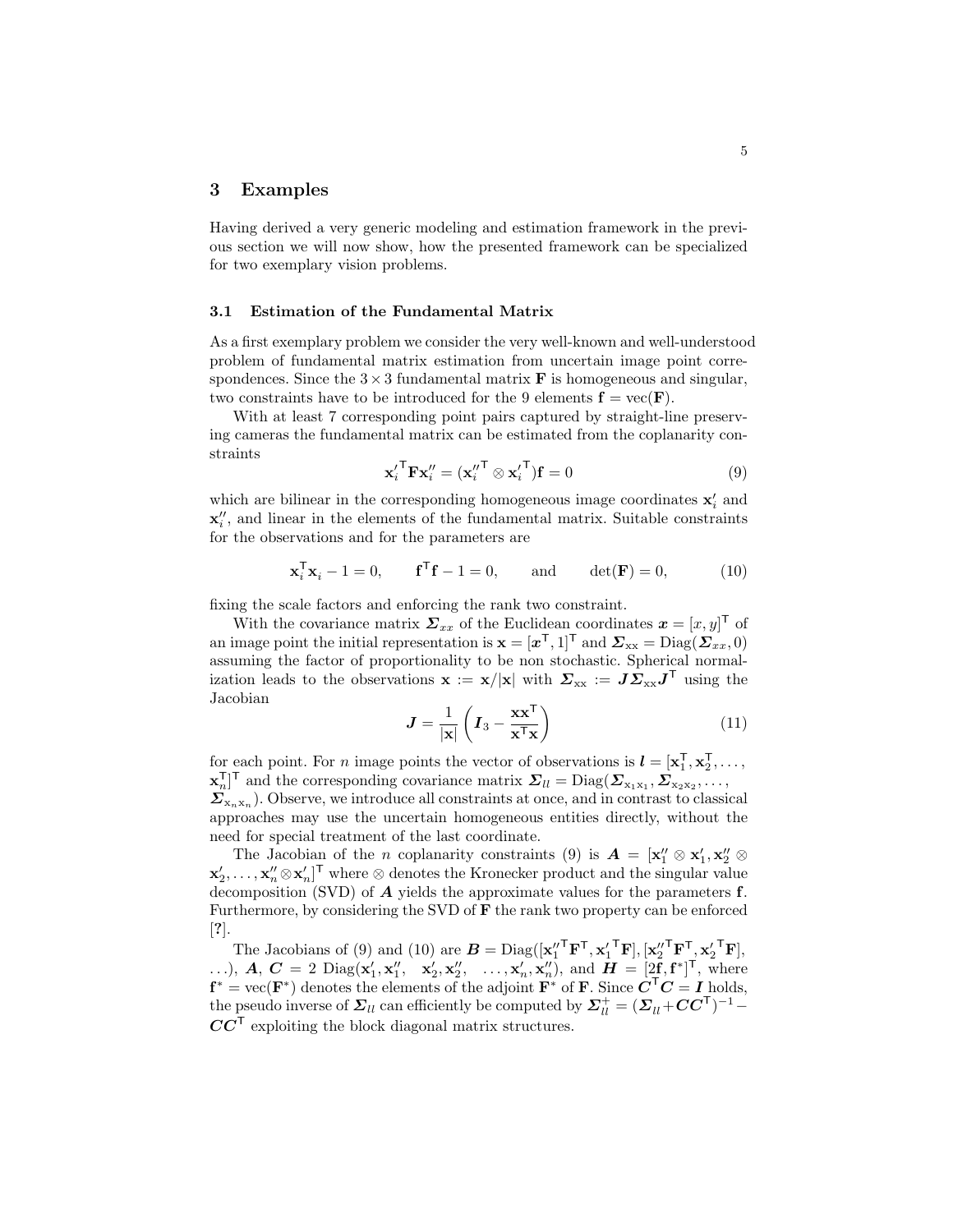To validate the adjustment model we performed the following stochastic simulation: In 500 simulation runs we generated 50 3d points, each with normal distributed coordinates. The two camera orientations have been randomly selected with camera centers on a sphere with radius 6 around the point cloud and viewing directions toward the center of the point cloud. This leads to observed image coordinates in the range of approximately  $[-1, 1]$ . After adding isotropic noise with  $\sigma_n = 0.02$  to the Euclidean image coordinates the parameters of the fundamental matrix have been estimated assuming i.i.d. observations.

The Mahalanobis distance between the estimated and the true values f is computed for each of the simulation runs. Figure 1 shows the empirical distribution of the Mahalanobis distance which is  $\chi^2$  distributed with 7 degrees of freedom as expected. The hypothesized inequality of both distributions has been rejected by the Kolmogorov-Smirnov goodness-of-fit test at significance level  $\alpha = 0.05$ .



Fig. 1. Right: Empirical distribution of the Mahalanobis distance and its theoretical  $\chi^2_7$ -distribution. Left: Comparison of the estimation results. Robust estimation of the standard deviations of the parameters by the median absolute deviation w.r.t. the true values.

To assess and compare the results we choose the HEIV based estimation [?] as a representative for competing state-of-the-art estimators. For the HEIV estimation the implementation [?] has been used. Figure 1 shows the results for the estimation of the coordinates of the epipoles and the ratio of the estimated singular values for the eight point algorithm, the HEIV, and our approach. For the estimated parameters, the stated values denote a robust estimation of the standard deviation by computing the median absolute deviation of the residuals w.r.t. the true values, multiplied by 1.4826. According to the achieved precisions, the results of the HEIV based estimation and our approach are the same up to numerical effects due to the number of iterations.

#### 3.2 Constrained Vanishing Points Determination

As a second example we chose the task of joint vanishing point estimation using all available constraints. In contrast to the computation of the fundamental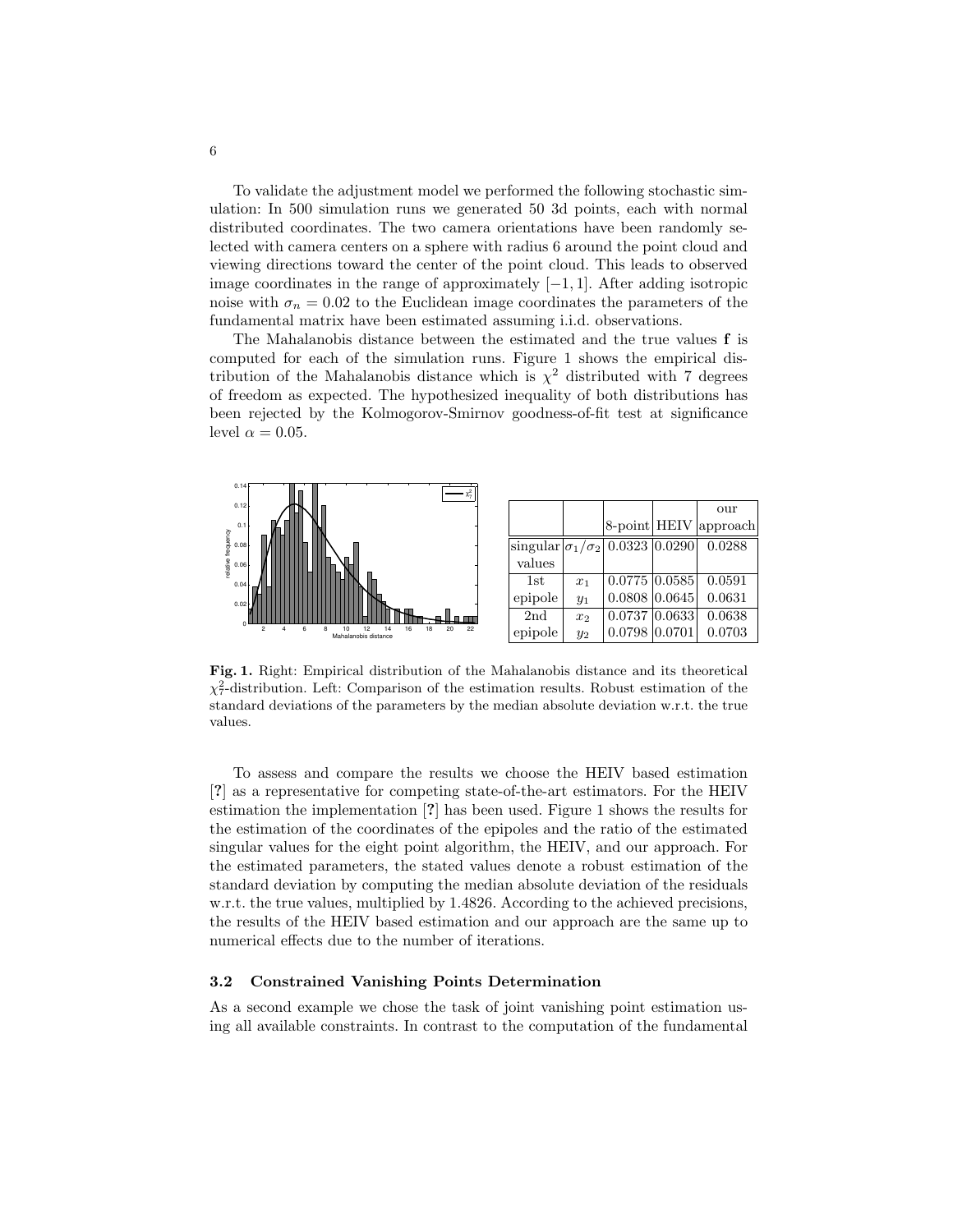matrix demonstrated in the previous section, the HEIV algorithm cannot be generalized easily to solve this task due to the multiple constraints on the estimated entities. Since a vanishing point may lie at infinity, the use of the homogeneous representation is a reasonable choice.

Figure 2 shows on the left side the first image of the corridor sequence with extracted straight line segments provided by the Visual Geometry Group, University of Oxford. By using a random sample consensus [?] the segments have been classified according to the 3 vanishing directions and an outliers class.



Fig. 2. First image of the Oxford corridor sequence. Left: Extracted straight line segments, classified according to their vanishing directions and an outlier class. Right: Display detail with superimposed confidence regions, the approximate third vanishing point  $(○)$ , and its estimation  $(+)$ .

For each of the three sets of straight line segments the corresponding  $n_k$ straight lines  $\mathbf{l}_{ki}$  should intersect in the vanishing point  $\mathbf{v}_k$ , not to be confused with the residual vector  $v$ . Thus the constraints are

$$
\mathbf{v}_k^{\mathsf{T}} \mathbf{l}_{ki} = 0, \quad \mathbf{v}_k^{\mathsf{T}} \mathbf{v}_k - 1 = 0, \quad \mathbf{l}_{ki}^{\mathsf{T}} \mathbf{l}_{ki} - 1 = 0, \quad k = 1 \dots 3, \ i = 1 \dots n_k \tag{12}
$$

because of the incidences and the spherical normalizations of the geometric entities. Furthermore, if the homogeneous calibration matrix  $\bf{K}$  for the straight line preserving camera is known, we can introduce the two additional constraints

$$
\mathbf{v}_1^{\mathsf{T}} \omega \mathbf{v}_2 = 0 \quad \text{and} \quad \mathbf{v}_2^{\mathsf{T}} \omega \mathbf{v}_3 = 0 \tag{13}
$$

which hold because of the orthogonality relations of the three vanishing directions  $\mathbf{K}^{-1}\mathbf{v}_k$  and where  $\omega = \mathbf{K}^{-1}\mathbf{K}^{-1}$  denotes the image of the absolute conic [?].

The straight line segments are given without any information about their uncertainty. Therefore, we initially determined the covariance matrices  $\Sigma_{a_i a_i}$  and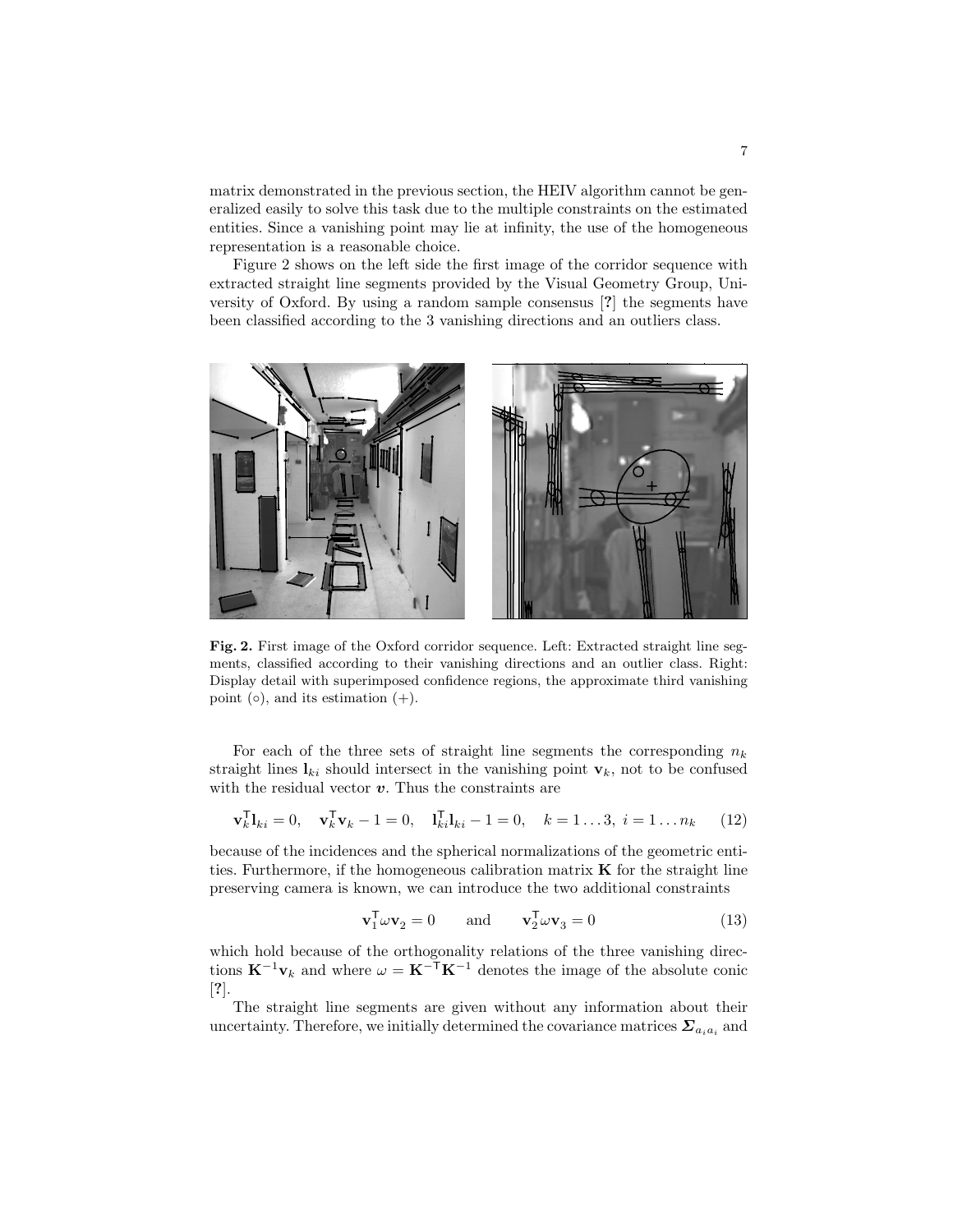$\sum_{b_i b_i}$  of the coordinates of the segment end-points  $a_i$  and  $b_i$  with the help of the Förstner operator [?]. Then, assuming independent end-points, we determined each straight line  $l_i$  by joining the corresponding end-points accompanied by variance propagation [?]

$$
\mathbf{l}_{i} = \mathbf{S}_{\mathbf{a}_{i}} \mathbf{b}_{i}, \qquad \mathbf{\Sigma}_{\mathbf{l}_{i}} \mathbf{l}_{i} = \left[ -\mathbf{S}_{\mathbf{b}_{i}}, \mathbf{S}_{\mathbf{a}_{i}} \right] \mathrm{Diag}(\mathbf{\Sigma}_{\mathbf{a}_{i} \mathbf{a}_{i}}, \mathbf{\Sigma}_{\mathbf{b}_{i} \mathbf{b}_{i}}) \left[ -\mathbf{S}_{\mathbf{b}_{i}}, \mathbf{S}_{\mathbf{a}_{i}} \right]^{\mathsf{T}} \tag{14}
$$

where  $S(\cdot)$  denotes the skew-symmetric matrix inducing the cross product. Thus, with all *n* straight lines the vector of observations is  $\boldsymbol{l} = \begin{bmatrix} 1_1^T, 1_2^T, \ldots, 1_n^T \end{bmatrix}^\mathsf{T}$  and its covariance matrix  $\mathbf{\Sigma}_{ll} = \text{Diag}(\mathbf{\Sigma}_{l_1 l_1}, \mathbf{\Sigma}_{l_2 l_2}, \dots, \mathbf{\Sigma}_{l_n l_n}).$ 

Figure 2 shows on the right side a detail of the image with superimposed straight line segments, the 99% confidence ellipses of the end-points enlarged by factor 10, and the resulting error hyperbolas of the corresponding straight lines.

Approximate values can easily be obtained by considering each vanishing point individually. The Jacobian of the constraints w.r.t. the unknown parameters is simply  $A_k = \begin{bmatrix} 1_{k1}, 1_{k2}, \ldots, 1_{kn} \end{bmatrix}^{\mathsf{T}}$ , and the singular value decomposition of  $A_k$  yields the approximate values for the vanishing points  $v_k$ .

For the joint parameter estimation with  $n = n_1 + n_2 + n_3$  observed straight lines the block-diagonal Jacobians are

$$
A = \text{Diag}(A_1, A_2, A_2)
$$
  
\n
$$
B = \text{Diag}(I_{n_1} \otimes \mathbf{v}_1, I_{n_2} \otimes \mathbf{v}_2, I_{n_3} \otimes \mathbf{v}_3), \quad H = \begin{bmatrix} 2\mathbf{v}_1 & \mathbf{0} & \mathbf{0} & \omega \mathbf{v}_2 & \mathbf{0} \\ \mathbf{0} & 2\mathbf{v}_2 & \mathbf{0} & \omega \mathbf{v}_1 & \omega \mathbf{v}_3 \\ \mathbf{0} & \mathbf{0} & 2\mathbf{v}_3 & \mathbf{0} & \omega \mathbf{v}_2 \end{bmatrix}^{\mathsf{T}},
$$
  
\n
$$
C = 2\text{Diag}(I_1, I_2, \ldots, I_n)
$$

whereas  $\otimes$  denotes the Kronecker product. Again, since  $C^{T}C = I$  holds the pseudo inverse of  $\Sigma_{ll}$  can efficiently be computed by exploitation of the block diagonal matrix structures.

For the visual presentation of the estimation results we choose a gnomonic projection of the image and the three vanishing points, because this projection is suitable to represent the two vanishing points near infinity. For the projection we used a sphere with radius equal to the camera constant and the principal point of the camera as tangent point. Figure 3 shows the results with and without the orthogonality constraints (13).

For the visualisation of the confidence regions we generated normal distributed samples according to the estimates, e.g.,  $\mathbf{v} \sim N(\hat{\mathbf{v}}, \Sigma_{\hat{\mathbf{v}}},\hat{\mathbf{v}})$ , in homo-<br>conceus representation and mapped them with the inverse estimation matrix geneous representation and mapped them with the inverse calibration matrix  $K^{-1}$  to the sphere. As expected, the three orthogonal clusters follow Bingham's distribution [?]. Observe, that the inclusion of the orthogonality constraint into a joint estimation improves the accuracy as expected. Also note, that for the third vanishing point the 99% confidence region overlaps the equator (i.e. the corresponding image point is near infinity and therefore may lie on the opposite side in the image), which is handled by the use of uncertain homogeneous entities in a straightforward manner.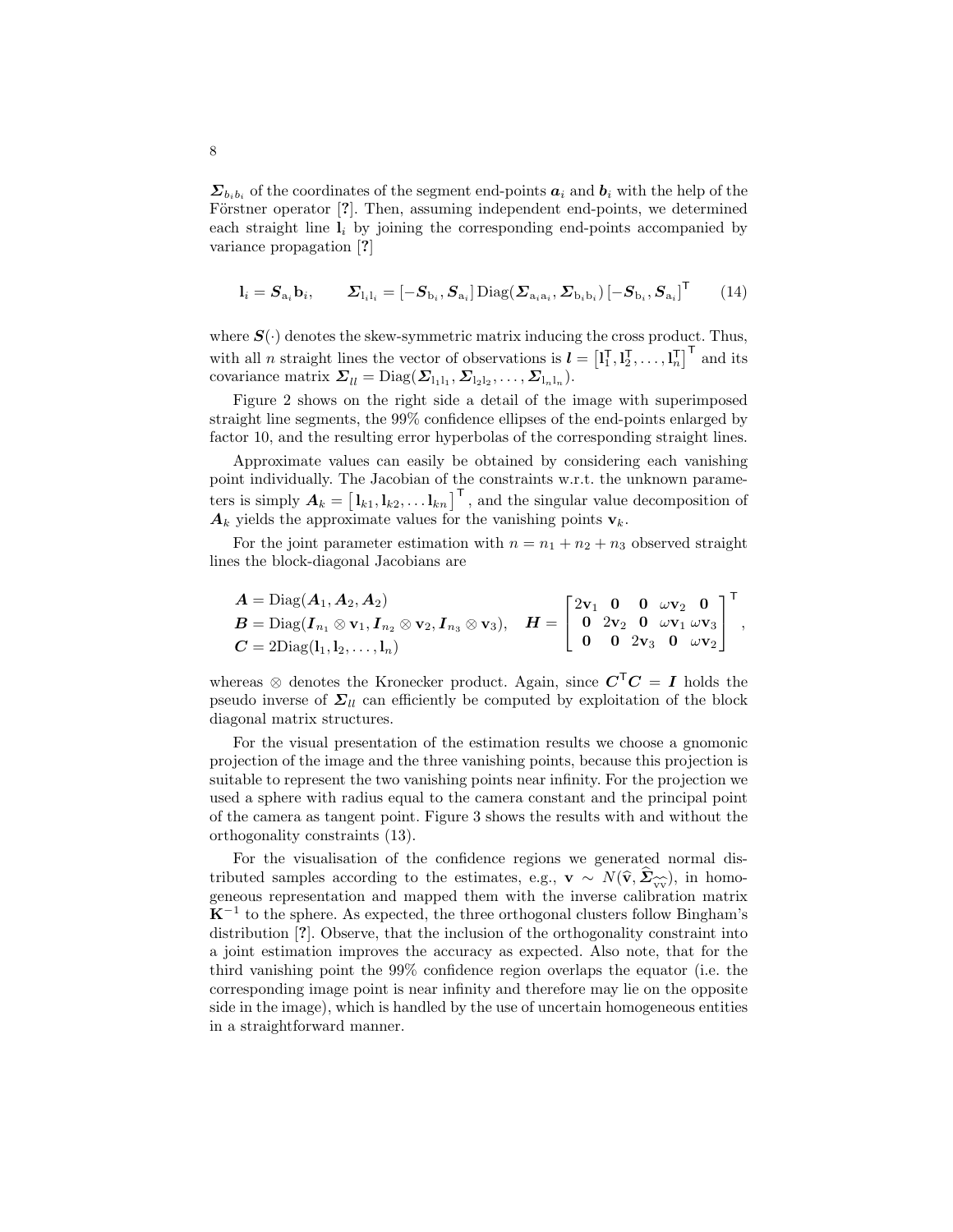

Fig. 3. Image and vanishing points in gnomonic projection. left side: without orthogonal constraints, right side: with additional constraints to enforce the directions to be mutually orthogonal. The 99% confidence regions of the vanishing directions follow Bingham's distribution and have been enlarged by a factor of 10.

### 4 Conclusions

We developed a scheme for simultaneous estimating sets of homogeneous entities from observed homogeneous entities with an arbitrary number of constraints and possible rank defect covariance matrices in order to integrate projective geometry and estimation theory.

The consideration of uncertainty and correlations of the observed entities leads to statistically optimal results as in the case of the equivalent Euclidean representation. Thereby, possibly singular covariance matrices of homogeneous entities can be treated. Since the model uses the same equations as for the unconstrained algebraic minimization, there is no need to change the representations during the geometric reasoning. The adjustment model is of special interest within the calculus of projective geometry, but the approach is not restricted to problems with normalization constraints for homogeneous entities.

The proposed adjustment model has been statistically validated with synthetic data and approved with real data sets. The results for the estimation of fundamental matrices based on synthetic data are comparable to the ones achieved by the heteroscedastic errors-in-variables (HEIV) approach being considered as a state-of-the-art estimator for such problems. The procedure can cope with considerably large noise of the point coordinates. The constrained estimation of vanishing points in a real image leads to statistically optimal results due to the stringent consideration of uncertainty and correlation of the observed straight line segments.

The generality of the model makes it applicable to all problems containing homogeneous entities. With a small modification one can transfer it into a robust ML-estimation procedure, by iteratively reweighting the conditions  $g_i$ . Of course, due to the use of the redundant representation and the additional constraints, computation times are larger than when using specially adapted representations